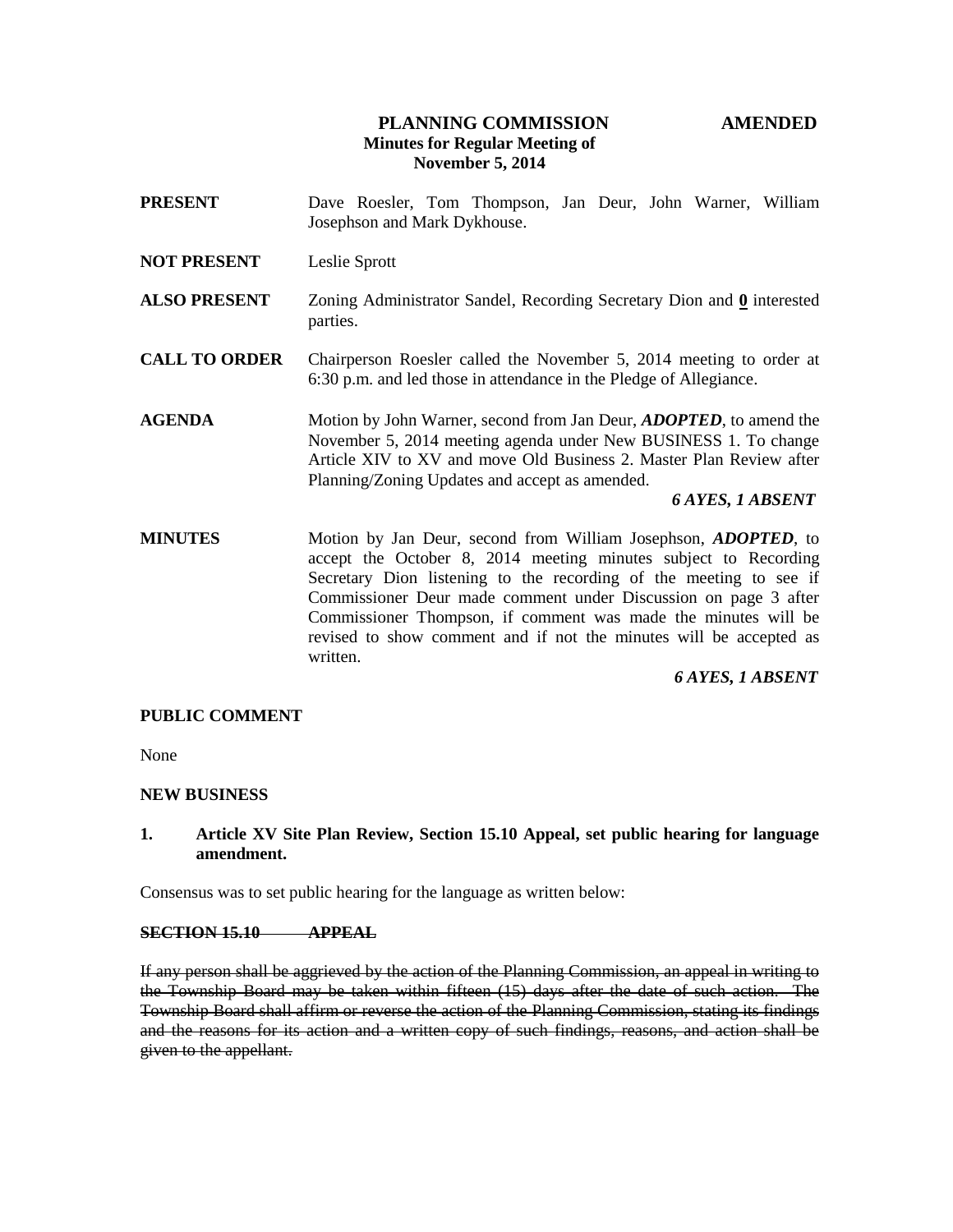Commissioner Josephson stated the sub-committee of himself, Commissioners Warner, and Dykhouse will have language proposed for Article III, General Provisions, Section 3.31 Average Setback Lines ready for public hearing also.

Commissioner Deur stated seeing we were having a public hearing that we should also include the Wireless Telecommunications Ordinance language.

Motion by Tom Thompson second from William Josephson, *ADOPTED*, to set public hearing for the December 3 meeting for Article XV Site Plan Review, Section 15.10, Article III General Provisions, Section 3.31 Average Setback Lines and Wireless Telecommunications Ordinance language.

 *6 AYES, 1 ABSENT*

## **OLD BUSINESS**

## **1. Reports from Sub-Committees**

 **Fences, walls, hedges, berms and screens language in Lakefront Districts (subcommittee is Chairperson Roesler, Commissioners Warner and Sprott)**

Commissioner Josephson is replacing Chairperson Roesler. The sub-committee will continue to work on proposed language.

# **Zoning for Sylvan Beach (sub-committee is Commissioners Sprott, Thompson, Warner and representative from Sylvan Beach)**

No Report

# **Lakeside Inn (Chairperson Roesler, Commissioners Deur and Warner)**

Chairperson Roesler read an email from Attorney Even regarding the need to really look at the current language regarding nonconforming structures and uses. The current language mostly covers nonconforming structures and says very little about nonconforming uses. Again this goes back to the Master Plan, what is the townships desire for the nonconforming resorts, do we want to faze *phase* them out when we can or do we want to allow them to continue no matter what.

Consensus of Commissioners is this would be a topic for a Town Hall Meeting to hold discussion and also get the public's input. Before holding the Town Hall Meeting we need to get background first on State laws, etc. and we will want to have options to suggest.

Consensus is Commissioners want to allow Lakeside Inn to continue and they will continue to work on the proper way to do this.

Recording Secretary Dion will research nonconforming use language from other Michigan Townships and send on to the subcommittee.

# **COMMISSIONERS COMMENTS**

Commissioner Thompson handed out information from the White Lake Fire Authority showing that in 2007 Michillinda Beach Lodge had 17 units. He then asked if something was going on with Michillinda since the last Planning Commission meeting.